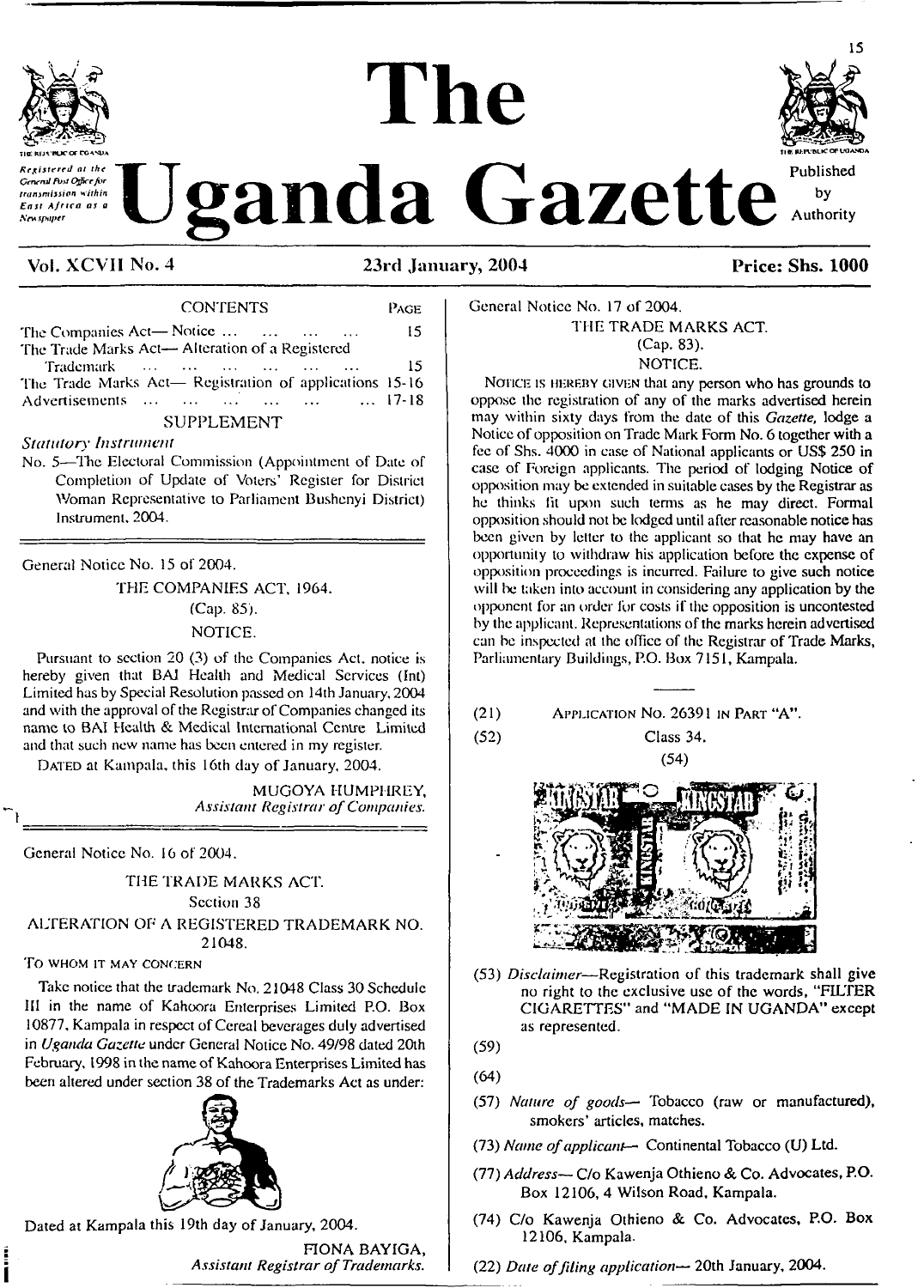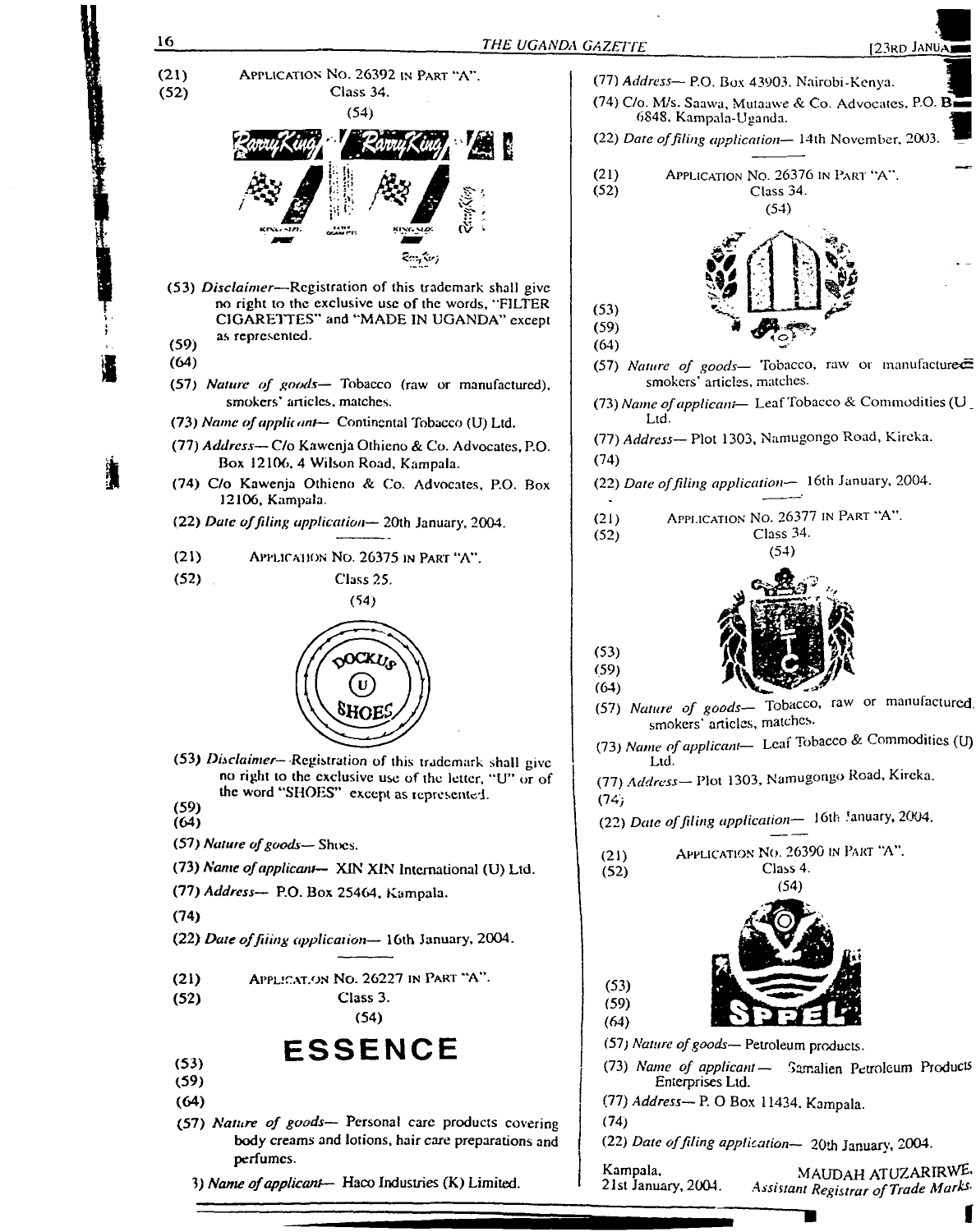# **ADVERTISEMENTS**

# THE REGISTRATION OF TITLES ACT, 1964.

(Cap. 205). NOTICE.

#### ISSUE OF SPECIAL CERTIFICATE OF TITLE.

Singo Block SOO Plot 3, 28.3 Hectares at Misago Estate.

NOTICE IS HEREBY GIVEN that after the expiration of one month from the publication hereof, <sup>1</sup> intend to issue in the names of Daudi Lukwago of Misago, a special Certificate of Title under the above Block and Plot of the Mailo Register, the duplicate Certificate of Title which was originally issued having been lost.

Mityana, NYOMBI ROBERT, 5th December, 2003. *for ChiefRegistrar of Cities,*

THE REGISTRATION OF TITLES ACT, 1964. (Cap. 205).

NOTICE.

## ISSUE OF SPECIAL CERTIFICATE OF TITLE.

Buwckula Block 301 Plot 9, Area 15.80 Hectares at Kabunde Estate.

NOTICE IS HEREBY GIVEN that after the expiration of one month from the publication hereof, I intend to issue in the names of Peter B. Kasiita of Ndalage Mut. XI Buddu, a special Certificate of Title under the above Block and Plot of the Mailo Register, the duplicate Certificate of Title which was originally issued having been lost.

| Mityana,           | NYOMBI ROBERT,                 |
|--------------------|--------------------------------|
| 1st October, 2003. | for Chief Registrar of Titles. |

# THE REGISTRATION OF TITLES ACT, 1964. (Cap. 205).

NOTICE.

## ISSUE OF SPECIAL CERTIFICATE OF TITLE.

Buwckula Block 301 Plot 12, Area 14.70 Hectares at Kabunde Estate.

NOTICE IS HEREBY GIVEN that after the expiration of one month from the publication hereof, I intend to issue in the names of Peter B. Kasiita of P.O Kagologolo Masaka, a special Certificate of Title under the above Block and Plot of. the Mailo Register, the duplicate Certificate of Title which was originally issued having been lost.

## Mityana, NYOMBI ROBERT,<br>1st October, 2003. for Chief Registrar of Titles 1st October, 2003. *for ChiefRegistrar of Titles*

# THE REGISTRATION OF TITLES ACT, 1964. (Cap. 205). NOTICE.

# ISSUE OF SPECIAL CERTIFICATE OF TITLE.

*Leasehold Register—*Volume 1704 Folio 3, Plot No. 7, Kiira Lane, Jinja.

NOTICE IS HEREBY GIVEN that after the expiration of one month from the publication hereof, I intend to issue in the names of Florence Namulondo of P.O. Box 498, Jinja, a special Certificate of Title under the above Volume and Folio, the Certificate of Title which was originally issued having been lost.

Kampala, ROBERT V. NYOMBI, 13th January, 2004. *for Chief Registrar of Titles*. 13th January, 2004. *for ChiefRegistrar ofTitles.*

## THE REGISTRATION OF TITLES ACT, 1964. (Cap. 205). NOTICE. ISSUE OF SPECIAL CERTIFICATE OF TITLE.

*Leasehold Register—*Volume 108 Folio 4, Plot No. 9, Main Street Hoima.

NOTICE IS HEREBY GIVEN that after the expiration of one month from the publication hereof, I intend to issue in the names of Fakrudin Ebrahimii of P.O. Hoima, a special Certificate of Title under the above Volume and Folio, the Certificate of Title which was originally issued having been lost.

Kampala, ROBERT V. NYOMBI,<br>
20th November, 2003. *for Chief Registrar of Titles*, 20th November, 2003. *for ChiefRegistrar ofTitles.*

THE REGISTRATION OF TITLES ACT, 1964. (Cap. 205). NOTICE.

ISSUE OF SPECIAL CERTIFICATE OF TITLE.

*Leasehold Register*—Volume 1523 Folio 24, Plot No. 7, Buwckula Block 389 Mubendc.

NOTICE IS HEREBY GIVEN that after the expiration of one month from the publication hereof, <sup>I</sup> intend to issue in the names of Ifraim Muhanguzi, Yosamu Mutsinguzi and Stefano Rwahoima of P.O. Kigarama, Bushoba, Kitenga, Kampala, a special Certificate of Title under the above Volume and Folio, the Certificate of Title which was originally issued having been lost.

Kampala, ROBERT V. NYOMBI, 15th December, 2003. *[or Chief Registrar of Titles.* 15th December, 2003. *for ChiefRegistrar ofTitles.*

# THE REGISTRATION OF TITLES ACT, 1964. (Cap. 205). NOTICE.

ISSUE OF SPECIAL CERTIFICATE OF TITLE.

Kyaggwe Block 167 Plot 73, Area 3.75 Hectares at Nama.

NOTICE IS HEREBY GIVEN that after the expiration of one month from the publication hereof, <sup>I</sup> intend to issue in the names of Erisa Scntamu of Misindye Mut. IV Kyaggwe, a special Certificate of Title under the above Block and Plot, the Certificate of Title which was originally issued having been lost.

Mukono, CHRISTINE NAMIREMBE KATENDE, 13th January, 2004. *for ChiefRegistrar ofTitles,*

THE REGISTRATION OF TITLES ACT, 1964.

(Cap. 205).

# NOTICE.

#### ISSUE OF SPECIAL CERTIFICATE OF TITLE.

Kyaggwe Block 272 Plot 3, Area 20.0 Acres at Buloba Estate.

NOTICE IS HEREBY GIVEN that after the expiration of one month from the publication hereof, I intend to issue in the names of Alimansi Kusulakwcguya, a special Certificate of Title under the above Block and Plot, the Certificate of Title which was originally issued having been lost.

Mukono, OPIO ROBERT, 12th November, 2003. *for ChiefRegistrar ofTitles.*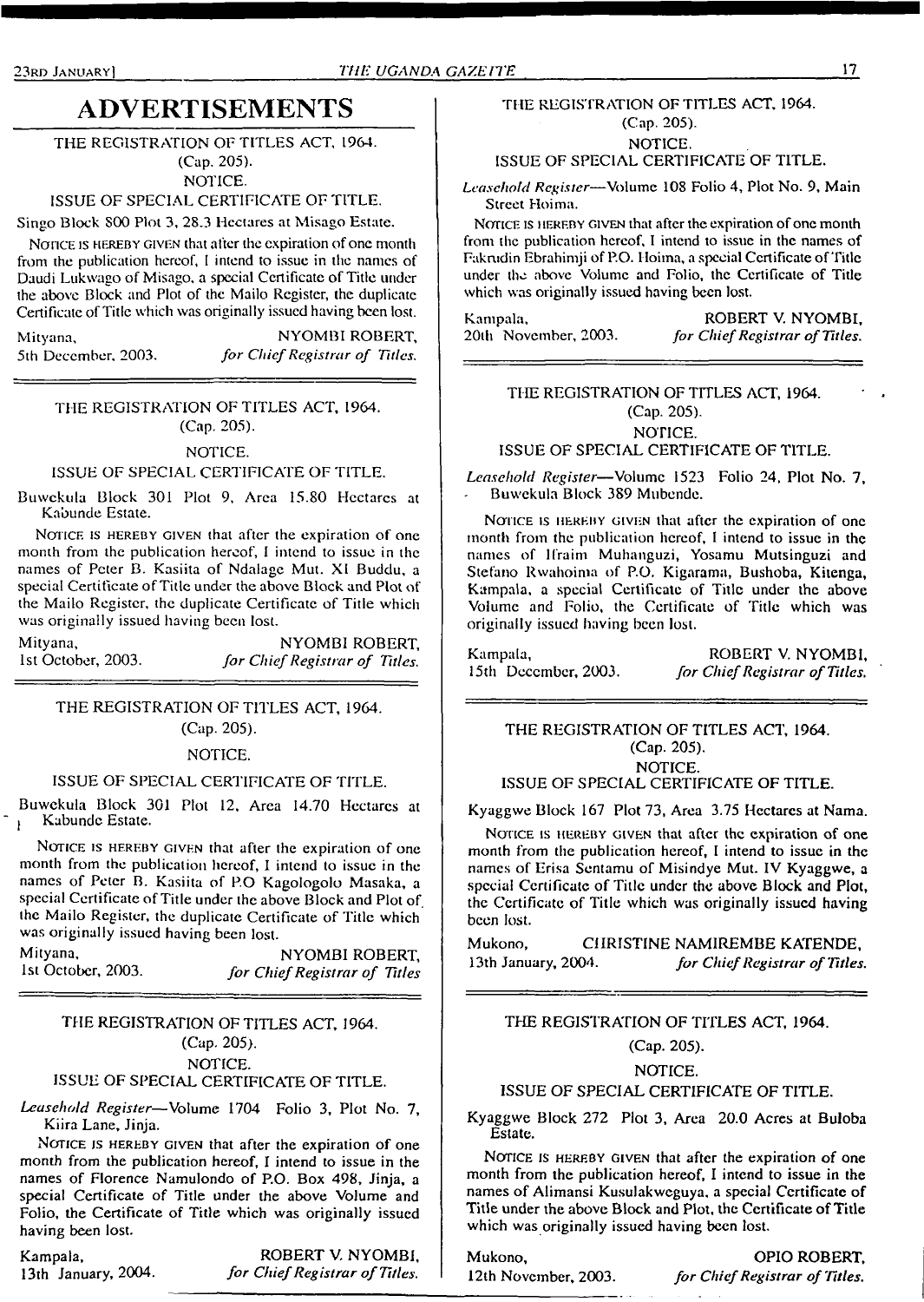## THE REGISTRATION OF TITLES ACT, 1964. (Cap. 205). NOTICE.

ISSUE'OF SPECIAL CERTIFICATE OF TITLE.

Bugerere Block 28 Plot 8, Area 1.54 Hectares at Misanga Estate.

NOTICE IS HEREBY GIVEN that after the expiration of one month from the publication hereof, I intend to issue in the names of Amulamu Kiwanuka of P.O. Box 157, Mukono, a special Certificate of Title under the above Block and Plot, the Certificate of Title which was originally issued having been lost.

Mukono, CHRISTINE NAMIREMBE KATENDE,<br>13th January, 2004. *for Chief Registrar of Titles* 13th January, 2004. *for ChiefRegistrar of Titles.*

# THE REGISTRATION OF TITLES ACT, 1964. (Cap. 205). NOTICE. ISSUE OF SPECIAL CERTIFICATE OF TITLE.

Kyaggwe Block 456 Plot 39, Area 113.35 Hectares at Kirudu.

NOTICE IS HEREBY GIVEN that after the expiration of one rhonth from the publication hereof. I intend to issue in the names of Musa Nkalubo, a special Certificate of Title under the above Block and Plot, the Certificate of Title which was originally issued having been lost.

Mukono, OPIO ROBERT, 16th September, 2003. *for ChiefRegistrar of Titles.*

# THE REGISTRATION OF TITLES ACT, 1964. (Cap. 205).

#### NOTICE.

#### ISSUE OF SPECIAL CERTIFICATE OF TITLE.

Kyadondo Block 236 Plot 1421, Area 0.072 Hectares at Bweyogerere.

NOTICE IS HEREBY GIVEN that after the expiration of one month from the publication hereof, <sup>I</sup> intend to issue in the names of Edith K. Kageye, Eva Namusokc and Marcy M. Mirembe of P.O. Box 2250, Kampala , a special Certificate of Title under the above Block and Plot, the Certificate of Title which was originally issued having been lost.

Kampala, OPIO ROBERT, 12th January, 2004. for Chief Registrar of Tules. 12th January, 2004. *for ChiefRegistrar of Titles.*

# THE REGISTRATION OF TITLES ACT, 1964. (Cap. 205).

#### NOTICE.

#### ISSUE OF SPECIAL CERTIFICATE OF TITLE.

Kibuga Block 18 Plot 385.

NOTICE IS HEREBY GIVEN that after the expiration of one month from the publication hereof, I intend to issue in the names of Ali Kiwanuka of Kayunga Sabaddu, Butambala P.O. Mpigi , a special Certificate of Title under the above Block and Plot, the Certificate of Title which was originally issued having been lost.

'

Ξ

Kampala, OPIO ROBERT,<br>
'6th January, 2004. for Chief Registrar of Titles. 6th January, 2004. *for ChiefRegistrar ofTitles.*

# THE REGISTRATION OF TITLES ACT. 1964.

(Cap. 205).

#### NOTICE.

# ISSUE OF SPECIAL CERTIFICATE OF TITLE.

Kyadondo Block 222 Plot 819. at Kyaliwajala.

NOTICE IS HEREBY GIVEN that after the expiration of  $\sigma$ : month from the publication hereof. I intend to issue in  $\dot{\mu}$ names of Kyomuhendo Gorret of P.O. Box 705. Kampalaspecial Certificate of Title under the above Block and Plc<sup>-</sup> the Certificate of Title which was originally issued havit been lost.

| Kampala,            | OPIO ROBER <sup>1</sup>       |
|---------------------|-------------------------------|
| 3rd December, 2003. | for Chief Registrar of Title= |

#### THE REGISTRATION OF TITLES ACT. 1964.

#### (Cap. 205).

#### NOTICE.

#### ISSUE OF SPECIAL CERTIFICATE OF TITLE.

Kibuga Block 34 Plots 300 and 301, Area 0.20 Hectares s. Mutundwe.

NOTICE IS HEREBY GIVEN that after the expiration of one month from the publication hereof. I intend to issue in th names of Joseph Ntabazi Kasenge of P.O. Box 416( Kampala, a special Certificate of Title under the abov Block and Dlot, the Certificate of Title which was original! issued having been lost.

Kampala, OPIO ROBERT

10th November, 2003. *for ChiefRegistrar ofTitle.*

#### IN THE MAGISTRATE'S COURT OF ENTEBBE

#### MAGISTERIAL AREA AT ENTEBBE

The Administration of Estates (Small Estates) (Probate an Administration) Rules 1972.

#### ADMINISTRATION CAUSE No. 074 OF 2003.

In the Matter of the Estate of the Late Zawedde Oliver of Katabi Busambaga

and

In the Matter of an application for Letters of Administratio by Kigozi Steven (Executor of the deceased).

#### NOTICE OF APPLICATION

#### **TO WHOM IT MAY CONCERN**

TAKE NOTICE that an application for Letters Administration to the Estate of the late Zawedde Oliver h been lodged in this Court by Kigozi Steven, executor of t said deceased.

This court will proceed to grant the same if no caveat lodged with this Court within (14) fourteen days from t date of publication of this notice, unless cause be shown the contrary.

**Tm**

Dated at Entebbe this 7th day of January, 2004.

JANE NKOF *ChiefMagistrate Gradt*